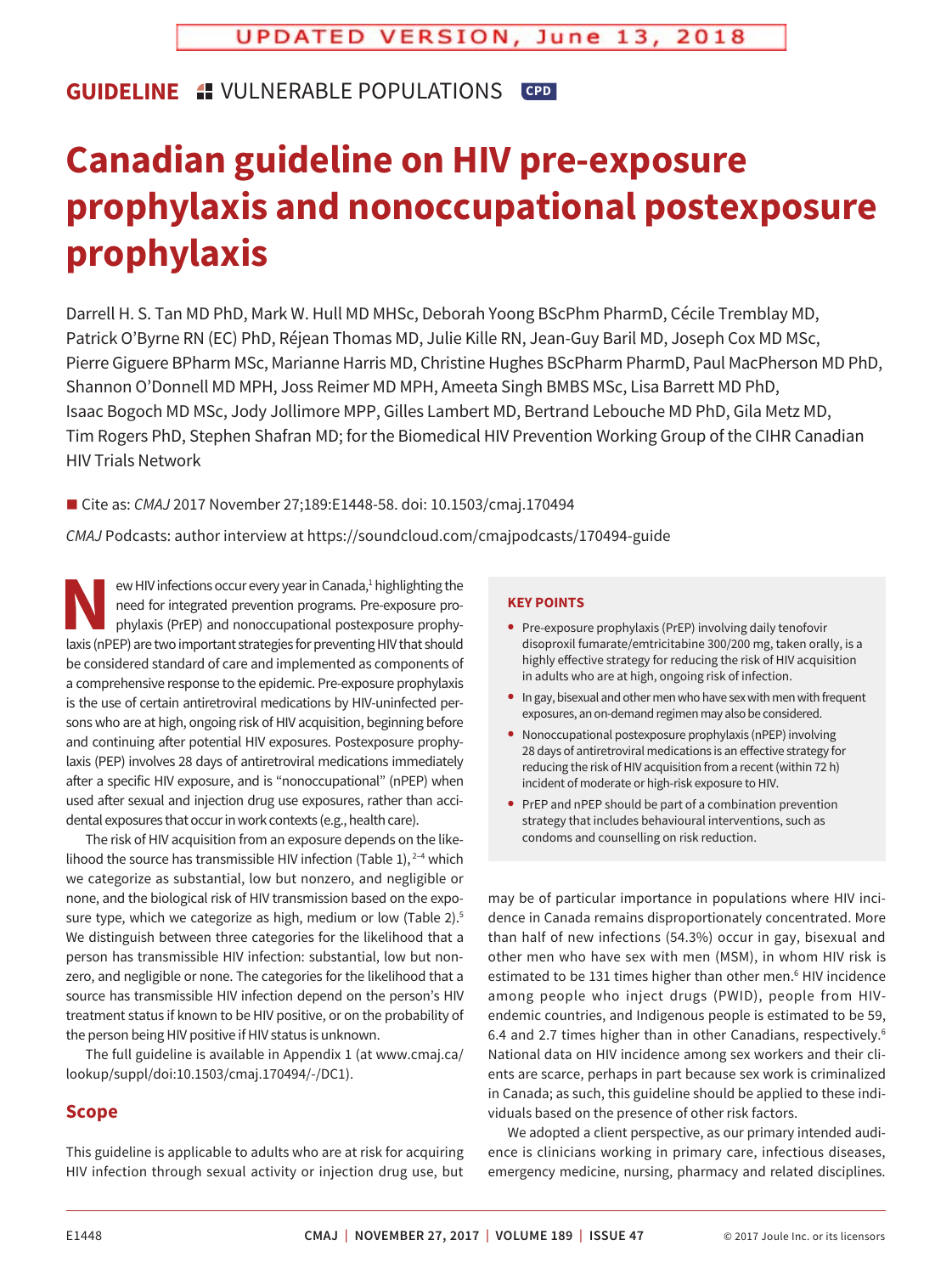In addition, policy-makers, community organizations and other stakeholders may find this guideline useful for informing policy and programming.

# **Methods**

The guideline was developed by the Biomedical HIV Prevention Working Group of the CIHR Canadian HIV Trials Network, with funding from the Canadian Institutes of Health Research and inkind support from the CIHR Canadian HIV Trials Network. We followed the GRADE (Grading of Recommendation, Assessment, Development and Evaluation) system, a rigorous and widely accepted methodology for the development of clinical practice guidelines (Box 1).

We first assembled a panel of 25 experts from across Canada who represent diverse disciplines (infectious diseases, primary care, emergency medicine, public health, pharmacy, nursing, community), with invitations from the co-chairs (DHST and MWH)

# **Table 1: Categories of risk that a person has transmissible HIV infection2–4**

| <b>Risk</b>        | <b>Examples</b>                                                                                                                                                                                                                                  |
|--------------------|--------------------------------------------------------------------------------------------------------------------------------------------------------------------------------------------------------------------------------------------------|
| Substantial        | • HIV positive and viremic (i.e., viral load ><br>40 copies/mL)<br>• HIV status unknown, but from a population<br>with high HIV prevalence compared with the<br>general population (e.g., men who have sex<br>with men, people who inject drugs) |
| Low but nonzero    | • HIV positive and believed to have a viral load<br><40 copies/mL; with concomitant sexually<br>transmitted infection present at the time of<br>exposure.                                                                                        |
| Negligible or none | • Confirmed HIV negative<br>• HIV positive with confirmed viral load<br><40 copies/mL and no known sexually<br>transmitted infections present at time of<br>exposure                                                                             |

• HIV status unknown, general population

# **Table 2: Risk of HIV transmission per act by exposure type from an HIV-positive source5**

| <b>Level</b> | <b>Exposure type</b>      | <b>Estimated risk</b><br>per act, % |  |
|--------------|---------------------------|-------------------------------------|--|
| High         | Anal (receptive)          | $1.38(1.02 - 1.86)$                 |  |
|              | Needle sharing            | $0.63(0.41 - 0.92)$                 |  |
| Moderate     | Anal (insertive)          | $0.11(0.04 - 0.28)$                 |  |
|              | Vaginal (receptive)       | $0.08(0.06 - 0.11)$                 |  |
|              | Vaginal (insertive)       | $0.04(0.01 - 0.14)$                 |  |
| Low          | Oral sex (giving)         | Precise estimates not<br>available  |  |
|              | Oral sex (receiving)      |                                     |  |
|              | Oral-anal contact         |                                     |  |
|              | Sharing sex toys          |                                     |  |
|              | Blood on compromised skin |                                     |  |

on the basis of expertise in HIV prevention; the rationale for selecting each member was circulated within the panel.

The panel was subdivided into five working groups, each focusing on one of the following: indications for PrEP, provision of PrEP, indications for nPEP, provision of nPEP and additional issues that warrant attention during PrEP and nPEP clinical encounters.

Through teleconferences and electronic communications, each working group articulated specific questions to be addressed; these were refined with feedback from the entire panel. Of these questions, we identified four key questions of interest regarding specific clinical indications and specific drug regimens for PrEP and nPEP, respectively, and we specified key outcomes of interest in rank order of importance for each key question (Appendix 2, available at www.cmaj.ca/lookup/suppl/ doi:10.1503/cmaj.170494/-/DC1).

In January 2016, an information specialist conducted structured searches of MEDLINE, Embase and CINAHL to address each question, combining terms for PrEP and nPEP with terms for our study designs of interest (clinical trials and cohort studies); this was updated in November 2016 and September 2017. Each retrieved abstract was reviewed for relevance by at least two panel members, and articles were selected for retrieval by consensus of the two reviewers if they were clinical trials or cohort studies of PrEP or nPEP reporting on our outcomes of interest. Each article was reviewed by at least two panel members for evidence relevant to the guideline questions. Findings were extracted onto standardized electronic forms and discussed in the working groups, with critical appraisal of the quality of the evidence according to the GRADE system.<sup>7</sup> The study selection diagrams for our key questions are presented in Appendix 3, available at www.cmaj.ca/lookup/suppl/doi:10.1503/ cmaj.170494/-/DC1. Summary of findings tables are presented in

# **Box 1: GRADE system for recommendations7**

This guideline was developed using the GRADE (Grading of Recommendation, Assessment, Development and Evaluation) system (www.gradeworkinggroup.org), which specifies two categories of strength of recommendation and four categories of quality of evidence on which recommendations are based.

# **Strength of recommendation**

- **• Strong:** A strong recommendation is one for which the panel is confident that the desirable effects of an intervention outweigh undesirable effects (or vice versa), across the range of patients for whom the recommendation is intended.
- **• Weak:** A weak recommendation is an action that should be considered, for which the panel is less confident of the balance between desirable and undesirable consequences. Although the majority of individuals in this situation would want the suggested course of action, many would not, and clinicians must recognize that different choices will be appropriate for different individuals.

# **Quality of evidence**

- **•** High (starting point for randomized controlled trials)
- **•** Moderate
- **•** Low (starting point for observational studies)
- **•** Very low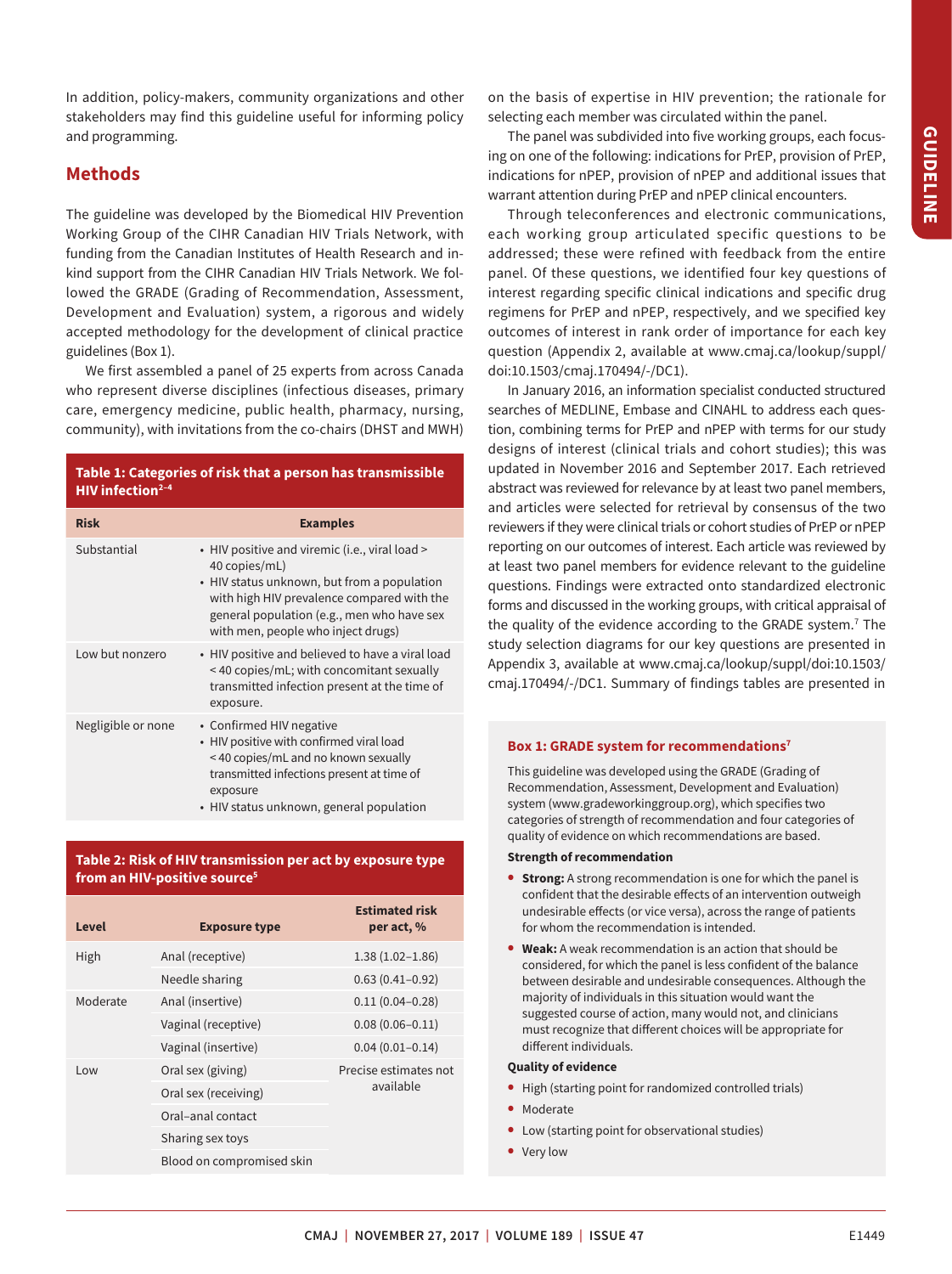Appendix 4, available at www.cmaj.ca/lookup/ suppl/doi:10.1503/cmaj.170494/-/DC1.

Working groups formulated the preliminary wording and grading for each recommendation, after consideration of the overall certainty of the evidence, desirable and undesirable outcomes, patient values, resource requirements and feasibility. To agree upon the wording and grading, we held an in-person panel meeting in Toronto on Apr. 15–16, 2016, followed by a series of teleconferences and electronic discussions. The final statements were approved through consensus rather than through a formal voting process. Formal endorsements were sought from several national organizations.

# **Management of competing interests**

All panel members agreed to terms of reference that included disclosure of all perceived and actual competing interests to the entire panel at the beginning and end of the guideline development process. Panellists with competing interests were permitted to participate in panel discussions without restriction.

# **Recommendations**

A summary of the recommendations is in Box 2. A full discussion of the evidence supporting each recommendation is available in Appendix 1. Box 3 outlines factors that should be part of a health systems approach to PrEP and nPEP.

# **Pre-exposure prophylaxis**

# **Indications**

*PrEP is recommended for MSM (strong recommendation; high quality of evidence) and transgender women (strong recommendation; moderate quality of evidence) who report condomless anal sex within the last six months and who have any of the following:* 

- *• Infectious syphilis or rectal bacterial sexually transmitted infection (STI), particularly if diagnosed in the preceding 12 months;*
- *• Recurrent use of nPEP (more than once);*
- *• Ongoing sexual relationship with HIVpositive partner with substantial risk of transmissible HIV; or*
- *• High-incidence risk index (HIRI)-MSM risk score* ≥ *11 (Appendix 1, supplemental Table 2).*

*PrEP is not recommended in the context of a stable closed relationship with a single* 

# **Box 2: Summary of recommendations**

# **Pre-exposure prophylaxis (PrEP)**

# *Indications*

## **Men who have sex with men (MSM)**

- **•** PrEP is recommended for MSM (*strong recommendation; high quality of evidence*) and transgender women (*strong recommendation; moderate quality of evidence*), who report condomless anal sex within the last six months and who have any of the following:
	- **•** Infectious syphilis or rectal bacterial sexually transmitted infection (STI), particularly if diagnosed in the preceding 12 months;
	- **•** Recurrent use of nonoccupational postexposure prophylaxis (nPEP) (more than once);
	- **•** Ongoing sexual relationship with HIV-positive partner with substantial risk of transmissible HIV; or
	- **•** High-incidence risk index (HIRI)-MSM risk score ≥ 11 (Appendix 1, supplemental Table 2).
- **•** PrEP is not recommended in the context of a stable closed relationship with a single partner with no or negligible risk of having transmissible HIV (*strong recommendation; moderate quality of evidence*).

# **Heterosexual exposure**

- **•** We recommend PrEP for the HIV-negative partner in heterosexual serodiscordant relationships reporting condomless vaginal or anal sex where the HIV-positive partner has a substantial risk of having transmissible HIV (*strong recommendation; high quality of evidence*).
- **•** PrEP may be considered for the HIV-negative partner in heterosexual serodiscordant relationships reporting condomless vaginal or anal sex, where the HIV-positive partner has a low but non-negligible risk of having transmissible HIV (*weak recommendation; moderate quality of evidence*).

#### **People who inject drugs (PWID) exposure**

**•** PrEP may be considered for PWID if they share injection drug use paraphernalia with a person with a non-negligible risk of HIV infection (*weak recommendation; moderate quality of evidence*).

# *Regimens*

- **•** We recommend the following regimen for use as PrEP: tenofovir disoproxil fumarate/ emtricitabine (TDF/FTC) 300/200 mg once daily (*strong recommendation; high quality of evidence*).
- **•** As an alternative, TDF/FTC 300/200 mg administered "on demand" (two pills taken together 2 to 24 hours before first sexual exposure, followed by one pill daily until 48 hours after last sexual activity) may be considered in MSM (*weak recommendation; high quality of evidence*).

# **Nonoccupational postexposure prophylaxis**

# *Indications*

- **•** We recommend nPEP for HIV-negative individuals who present no later than 72 hours after an exposure that is moderate or high risk for HIV transmission with a person who has a substantial risk of having transmissible HIV (*strong recommendation; low quality of evidence*).
- **•** nPEP can be considered for HIV-negative individuals who present no later than 72 hours after an exposure that is moderate or high risk for HIV transmission with a person who has a low but non-negligible risk of having transmissible HIV (*weak recommendation; low quality of evidence*).
- **•** We recommend beginning nPEP as soon as possible after an exposure, up to a maximum of 72 hours afterward (*strong recommendation; very low quality of evidence*).

# *Regimens*

- **•** The following are recommended as first-line regimens for nPEP:
	- **•** One TDF/FTC tablet daily, taken orally, and raltegravir 400 mg twice daily, taken orally, for 28 days (*strong recommendation; high quality of evidence*); or
	- **•** One TDF/FTC tablet daily, taken orally, and dolutegravir 50 mg daily, taken orally, for 28 days (*strong recommendation; low quality of evidence*); or
	- **•** One TDF/FTC tablet daily, taken orally, and darunavir 800 mg daily + ritonavir 100 mg daily, taken orally, for 28 days (*strong recommendation; high quality of evidence*).
- **•** When the indication for nPEP is clearly established, the full course of PEP may be dispensed from the outset, rather than providing a starter pack (*weak recommendation; highquality evidence*).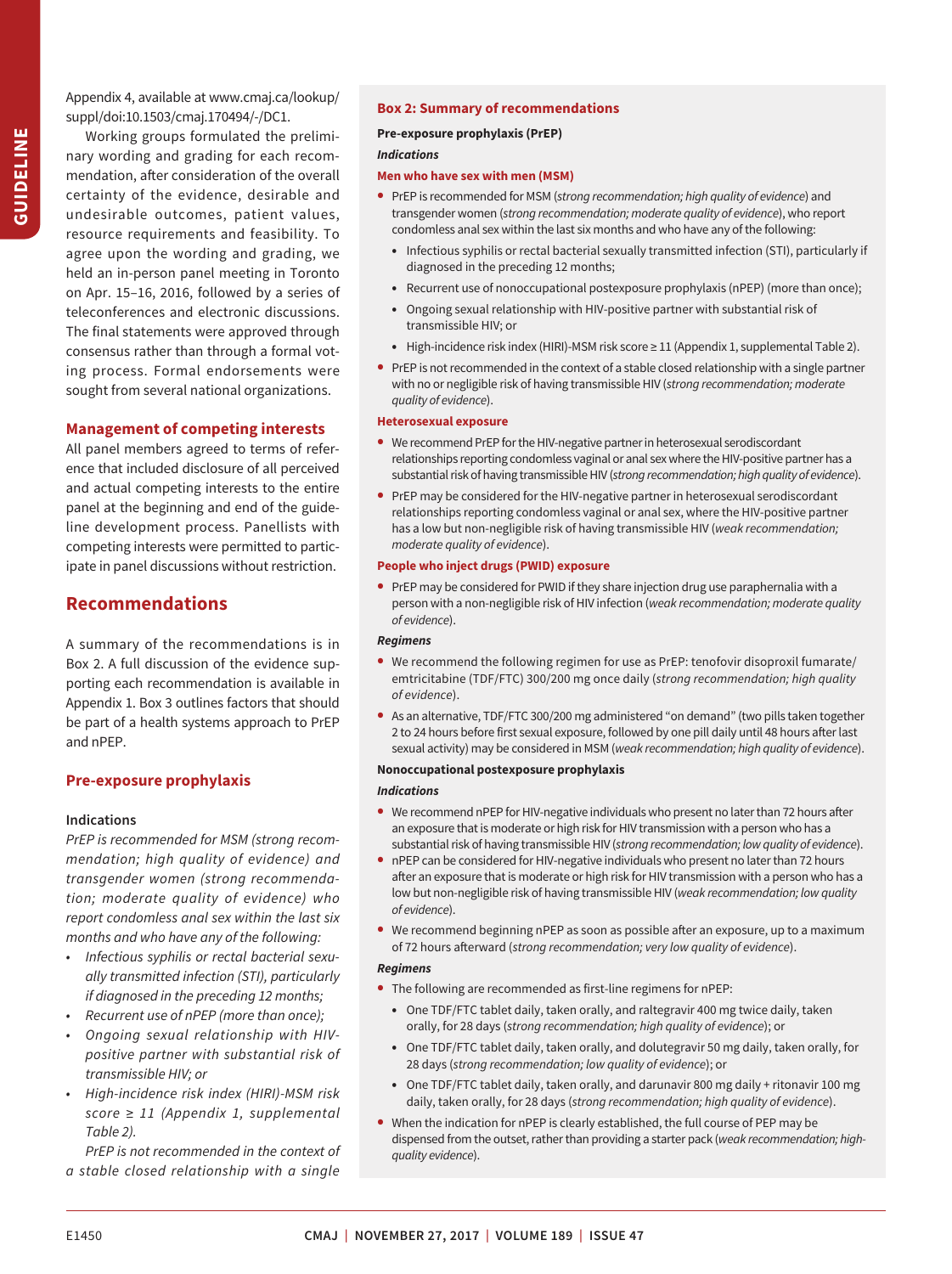# *partner with no or negligible risk of having transmissible HIV (strong recommendation; moderate quality of evidence).*

Levels of transmission risk are defined in Table 1. There is highquality evidence that PrEP is effective at preventing HIV among highrisk MSM (Appendix 4). The evidence for its use in transgender women was downgraded to moderate quality because it is primarily extrapolated from data on MSM. To define which MSM and transgender women are at "high risk," we first considered that condomless anal sex is the key risk behaviour driving the high incidence of HIV infection in MSM and transgender women, except in the setting of a monogamous relationship with a partner who has a negligible risk of having transmissible HIV.3

The listed criteria were selected, because well-conducted observational studies show that these specific risk factors are associated with a high incidence of subsequent HIV infection among MSM (Appendix 1). The criteria include scoring highly on the HIRI-MSM, $^8$  a rigorously developed assessment tool (Appendix 1, supplemental Table 2) that has been validated in at least one Canadian setting.<sup>9</sup>

These recommendations are strong because PrEP has good acceptability,<sup>10</sup> excellent safety and high effectiveness in this population; because these criteria are readily identifiable by both patients and providers; and because the high risk of HIV infection associated with these criteria implies high cost-effectiveness. Although PrEP is

# **Box 3: A health systems approach to pre-exposure prophylaxis (PrEP) and nonoccupational postexposure prophylaxis (nPEP)\*5**

- **•** PrEP and nPEP should be part of a combination prevention strategy that includes behavioural interventions (e.g., condoms, counselling on risk reduction, partner reduction), biomedical interventions (e.g., treatment of HIV-positive partners, testing and treatment of sexually transmitted infection [STI]) and attention to syndemic conditions that may predispose people to increased risk-taking behaviour (e.g., depression, substance use).
- **•** Health systems should ensure the availability of other harm reduction interventions for people who inject drugs, including programs that distribute sterile equipment for drug use and medication-assisted treatments for substance use disorders.
- **•** Health systems should strive to engage a broad number and range of qualified clinical providers in initiating and providing follow-up for PrEP and nPEP, including family and specialist physicians, nurses, nurse practitioners and pharmacists, where provincial scope of practice allows, or under appropriate delegation of responsibility. Nonprescribing health care and service providers should be encouraged to play roles in PrEP and nPEP delivery, including clinical monitoring, screening and management of STIs, counselling on risk reduction and adherence support.
- **•** Medications for nPEP should be readily available in emergency departments, as well as certain clinics (e.g., STI clinics and those serving at-risk populations) where they are likely to be needed urgently.
- **•** PrEP and nPEP providers should be prepared to provide rapid referrals to HIV care for those who test HIV positive during initial assessment or follow-up for PrEP or nPEP.
- **•** HIV-negative people at risk of HIV acquisition, including those who have condomless vaginal or anal sex and people who inject drugs, should be counselled about and considered for PrEP.

\*A full discussion and rationale for these statements are provided in Appendix 1.

associated with a small risk of renal and bone toxicities, these changes are generally reversible, $11,12$  and we did not feel that the size of these risks warranted a weak recommendation.

*We recommend PrEP for the HIV-negative partner in heterosexual serodiscordant relationships reporting condomless vaginal or anal sex where the HIV-positive partner has a substantial risk of having transmissible HIV (strong recommendation; high quality of evidence).*

*PrEP may be considered for the HIV-negative partner in heterosexual serodiscordant relationships reporting condomless vaginal or anal sex, where the HIV-positive partner has a low but non-negligible risk of having transmissible HIV (weak recommendation; moderate quality of evidence).*

High-quality evidence has demonstrated high PrEP efficacy in heterosexuals (Appendix 4). Targeting PrEP for those whose partners have a substantial or non-negligible risk of transmissible HIV is supported by the eligibility criteria for the Partners PrEP trial, $13$  as well as data from the Partners Demonstration Project, in which providing PrEP to HIV-uninfected adults in serodiscordant relationships until six months after their HIV-positive partner began antiretroviral therapy was associated with a 96% (95% CI [confidence interval] 81%-99%) reduction in HIV incidence.<sup>14</sup>

Our recommendations focus on heterosexuals in known serodiscordant relationships, because HIV prevalence in the general Canadian heterosexual population is low.<sup>1</sup> We did not identify any validated assessment tools for predicting incident infection in heterosexual adults in industrialized-world settings such as Canada.

# *PrEP may be considered for PWID if they share injection drug use paraphernalia with a person with a non-negligible risk of HIV infection (weak recommendation; moderate quality of evidence).*

The Bangkok Tenofovir Study, the only randomized controlled trial of PrEP in PWID, showed that daily oral tenofovir disoproxil fumarate (TDF) without emtricitabine (FTC) conferred a 48.9% (95% CI 9.6%–72.2%) reduction in HIV infection; higher efficacy of 74% was observed among those with detectable concentrations of tenofovir.15 This evidence was downgraded to moderate quality because of two main limitations. First, under Thai law, sterile needles could not be provided to study participants, meaning that the incremental benefit of PrEP when a full package of evidence-based prevention strategies for PWID is also implemented remains unknown. Second, it was not possible to distinguish efficacy of PrEP that was attributable to the prevention of sexual versus parenteral HIV transmission, although sexual risk may also be an indication for PrEP as described above. There are also relatively few data on the feasibility, costeffectiveness and acceptability of PrEP in this population. Thus, the recommendation to use PrEP in PWID is weak.

The ARCH-IDU (assessing the risk of contracting HIV among injection drug users) risk assessment tool may be helpful to clinicians who are considering PWID patients for PrEP,<sup>16</sup> but has not been as rigorously validated as the HIRI-MSM.<sup>8</sup> PrEP for prevention of HIV infection related to injection drug use is an off-label use of TDF/FTC in Canada.

# **Regimens**

*We recommend the following regimen for use as PrEP: TDF/FTC 300/200 mg once daily (strong recommendation; high quality of evidence).*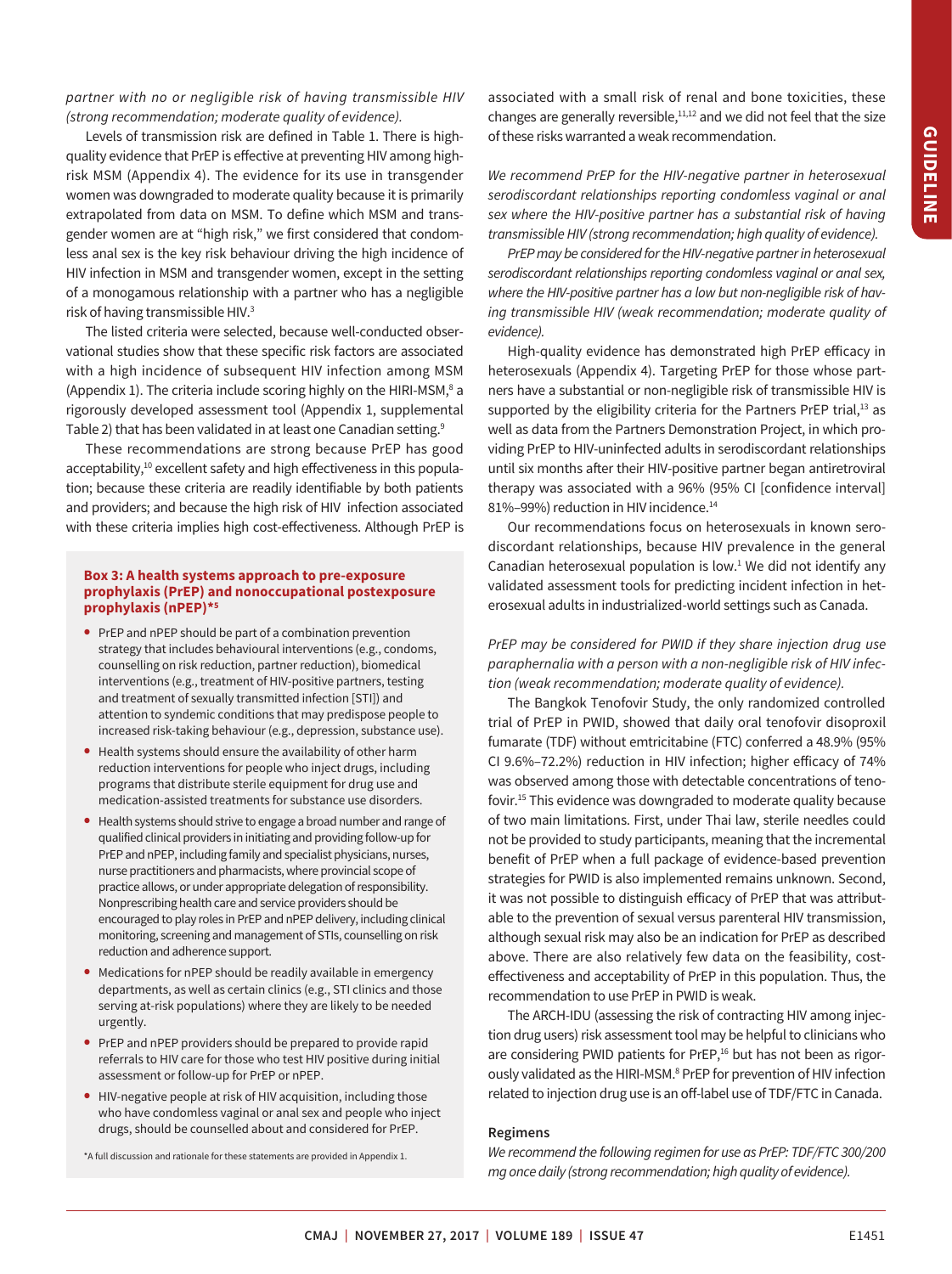Daily TDF/FTC is the PrEP regimen of choice because it has been the most widely evaluated in high-quality studies. $13,14,17-19$  TDF alone, although efficacious in some trials,<sup>13,15</sup> is not recommended because of its smaller evidence base, and because it offers no major safety<sup>20</sup> or cost advantage (given the availability of generic TDF/FTC in Canada) over TDF/FTC. Of note, although TDF/FTC did not prevent HIV in two large trials among women in Africa, these negative results were driven by poor adherence to the study drugs.21,22 There are no human data on using tenofovir alafenamide/FTC as PrEP, and neither this regimen nor any other available antiretroviral drug can be recommended as PrEP until results of clinical trials become available.

# **Box 4: Practical advice for providing HIV pre-exposure prophylaxis (PrEP)**

# **Initial evaluation and monitoring for PrEP**

# *HIV testing at baseline and follow-up*

- **•** For all people in whom PrEP is being considered or continued, HIV-negative status should be confirmed shortly before every initial or follow-up prescription is provided. This confirmation should involve a laboratory-based fourth-generation assay (or alternative if this is unavailable; Appendix 1, supplemental Table 4). Confirmation of HIV status should further include evaluation for signs or symptoms suggestive of acute HIV infection (Appendix 1, supplemental Box 1) within the last 12 weeks.
- **•** If acute HIV infection is suspected, additional laboratory evaluation with an HIV RNA nucleic acid amplification test (if available) or repeat fourth-generation assay 7 to 21 days later is suggested, and PrEP should be deferred or suspended until results are received.

#### *Renal monitoring*

**•** Underlying kidney disease should be ruled out before PrEP is started, using a urinalysis and serum creatinine. The estimated glomerular filtration rate should be > 60 mL/min for use of PrEP.

#### *Bone health*

- **•** Routine dual-energy x-ray absorptiometry to assess bone mineral density is not advised unless otherwise indicated according to Osteoporosis Canada guidelines at baseline or during PrEP use.
- **•** PrEP may be considered in people with low bone mass or osteoporosis after the risks and benefits have been discussed with them.

#### *Sexually transmitted infections and viral hepatitis*

- **•** Laboratory screening for sexually transmitted infections is suggested at baseline and at each quarterly follow-up visit, with appropriate therapy for any identified infections.
- **•** Hepatitis A, B and C serologies should be performed at baseline, with vaccination for hepatitis A and B for nonimmune individuals and repeat serologic screening every 12 months for those who remain hepatitis B unvaccinated and hepatitis C uninfected.

#### *Frequency of follow-up*

- **•** We suggest follow-up clinical and laboratory evaluation after 30 days and every three months thereafter (Table 3).
- **•** Each PrEP prescription should be for no more than three months, with no automatic refills.

#### *Pregnancy screening*

**•** We suggest pregnancy screening in people of child-bearing potential using PrEP every three months.

#### *Counselling*

**•** PrEP clinical encounters should include assessments and counselling regarding strategies for reducing risk of HIV infection, syndemic conditions, potential drug toxicities and adherence to medication.

#### *Adherence support*

- **•** Interventions to support adherence to medication should be discussed at the time that PrEP is begun, actively monitored at every follow-up patient encounter and tailored to the individual patient.
- **•** Specific interventions may include patient counselling, education, medication reminders, behavioural feedback and reinforcement, peer support, follow-up telephone calls or text messages and minimization of out-of-pocket expenses.

#### **PrEP discontinuation**

- **•** We suggest that PrEP be continued for 2 to 28 days after the last HIV exposure.
- **•** Upon PrEP discontinuation, we advise subsequent follow-up HIV testing using a laboratory-based fourth-generation assay when available, or alternative (Appendix 1, supplemental Table 4), at up to eight weeks afterwards.

# **Special populations**

## *Hepatitis B infection*

- **•** If tenofovir disoproxil fumarate/emtricitabine (TDF/FTC) PrEP is prescribed in a person with chronic hepatitis B infection, appropriate monitoring for hepatitis B virus should be performed in accordance with hepatitis B treatment guidelines, if necessary in consultation with a qualified practitioner with experience in treating the virus.
- **•** When considering PrEP discontinuation, the need for ongoing therapy for hepatitis B virus should be assessed. If PrEP is discontinued and no other therapy for hepatitis B virus is used, monitoring for a flare of the condition is advised.

#### *Pregnancy and breastfeeding*

**•** TDF/FTC PrEP may be considered during pregnancy and breastfeeding after the benefits and risks have been discussed with the patient.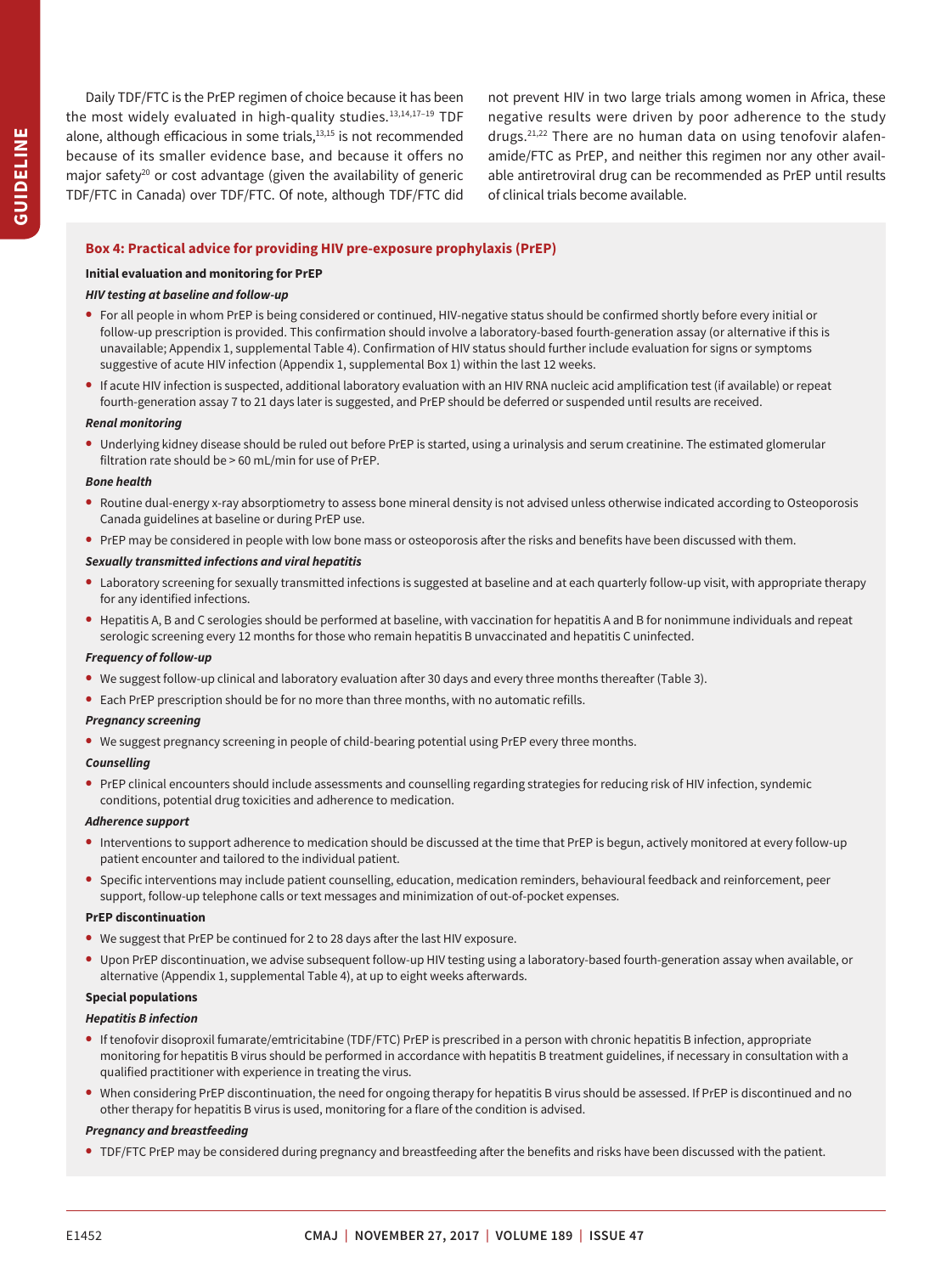*As an alternative, TDF/FTC 300/200 mg administered "on demand" (two pills taken together 2 to 24 hours before first sexual exposure, followed by one pill daily until 48 hours after last sexual activity) may be considered in MSM (weak recommendation; high quality of evidence).*

"On-demand" PrEP has been studied in one randomized placebocontrolled trial among MSM, Intervention préventive de l'exposition aux risques avec et pour les gays (IPERGAY), and showed 86% efficacy.23 This study used a loading dose (two tablets) of TDF/FTC taken 2 to 24 hours before sex, followed by one tablet daily for 48 hours after the last act of sexual intercourse. If sexual activity resumed within a week, a single dose before sex was recommended. If sexual activity resumed more than a week later, then the loading dose schedule (two tablets) was begun again. Of note, participants in this study used a mean of 15 tablets per month, such that the reported efficacy is consistent with the Pre-exposure Prophylaxis Initiative (iPrEx) open-label extension (iPrEx-OLE) finding of very high efficacy even in those who managed to take daily PrEP only four days per week.19

The recommendation is weak because there is uncertainty in the effectiveness of "on-demand" dosing for more sporadic sexual exposures (i.e., less than once weekly) among MSM, and no data to guide recommendations for other populations. In contrast to daily PrEP, on-demand dosing is an off-label use of TDF/FTC in Canada.

# **Practical advice**

Suggestions on how to monitor individuals using PrEP are provided in Box 4 and explained in detail in Appendix 1. The suggested followup schedule is one month after PrEP initiation, followed by a threemonthly visit schedule (Table 3). It is particularly important to document HIV seronegativity before every initial or follow-up PrEP prescription, using the most sensitive locally available assay (fourthgeneration assay or RNA nucleic acid amplification testing; Appendix 1, supplementary Table 3), because undiagnosed HIV is common in populations where PrEP may be indicated, and because PrEP can lead to HIV-drug resistance if taken by a person who is already HIV seropositive. A complete medical history and physical examination should also be performed at each visit, to look for signs and symptoms of acute HIV infection (Appendix 1, supplementary Box 1).

A direct relationship between adherence and HIV prevention efficacy has been clearly shown. Providers should therefore actively discuss and monitor adherence at every encounter with patients, and tailor interventions to support adherence for the individual patient. Although there are only limited data on specific interventions that improve adherence to PrEP, a systematic review of studies across other prevention fields found that multimodal interventions were most effective.24 A full discussion of interventions that should be considered is available in Appendix 1 (supplementary Box 2).

# **Nonoccupational postexposure prophylaxis**

# **Indications**

*We recommend nPEP for HIV-negative individuals who present no later than 72 hours after an exposure that is moderate or high risk for HIV transmission with a person who has a substantial risk of having transmissible HIV (strong recommendation; low quality of evidence).*

| Table 3: Suggested evaluation at baseline and during pre-exposure prophylaxis                                                                                                                                              |                 |        |         |                |
|----------------------------------------------------------------------------------------------------------------------------------------------------------------------------------------------------------------------------|-----------------|--------|---------|----------------|
| Assay type                                                                                                                                                                                                                 | <b>Baseline</b> | 30 d   | $Q3$ mo | <b>Q 12 mo</b> |
| <b>Laboratory evaluation</b>                                                                                                                                                                                               |                 |        |         |                |
| HIV testing*                                                                                                                                                                                                               | X               | $\chi$ | X       |                |
| Hepatitis A immunity (hepatitis A total antibody) <sup>†</sup>                                                                                                                                                             | X               |        |         |                |
| Hepatitis B screen (surface antigen, surface antibody, core antibody) <sup>†</sup> ‡                                                                                                                                       | X               |        |         | X <sup>+</sup> |
| Hepatitis C antibody                                                                                                                                                                                                       | X               |        |         | X              |
| Screening for gonorrhea and chlamydia§<br>(urine nucleic acid amplification test, throat and rectal swabs for culture or nucleic<br>acid amplification; test anatomic sites depending on type of sexual activity reported) | X               |        | X       |                |
| Syphilis serology§                                                                                                                                                                                                         | X               |        | X       |                |
| Complete blood count                                                                                                                                                                                                       | X               |        |         |                |
| Creatinine                                                                                                                                                                                                                 | X               | $\chi$ | X       |                |
| <b>Urinalysis</b>                                                                                                                                                                                                          | X               |        |         |                |
| Pregnancy test (as appropriate)                                                                                                                                                                                            | X               |        | X       |                |
| <b>Clinical evaluation</b>                                                                                                                                                                                                 |                 |        |         |                |
| Symptoms of HIV seroconversion                                                                                                                                                                                             | X               | $\chi$ | X       |                |
| PrEP adherence                                                                                                                                                                                                             |                 | $\chi$ | X       |                |
| Indication for PrEP                                                                                                                                                                                                        | $\chi$          | $\chi$ | X       |                |
| Use of other HIV and STI prevention strategies                                                                                                                                                                             | X               | X      | X       |                |
| Presence and management of syndemic conditions                                                                                                                                                                             | X               | $\chi$ | X       |                |

Note: PrEP = pre-exposure prophylaxis, STI = sexually transmitted infection.

\*Preferred HIV test is a 4th-generation antibody/antigen combo assay. Those with signs or symptoms of acute HIV should also undergo HIV RNA or pooled nucleic acid amplification test.

†Hepatitis A and/or B vaccine should be initiated in unvaccinated individuals. Those who remain nonimmune to hepatitis B virus should be rescreened annually. ‡Individuals with chronic active hepatitis B should be managed in consultation with an expert on hepatitis B virus according to Canadian guidelines. §Individuals who have STIs should be offered standard therapy and follow-up as per local guidelines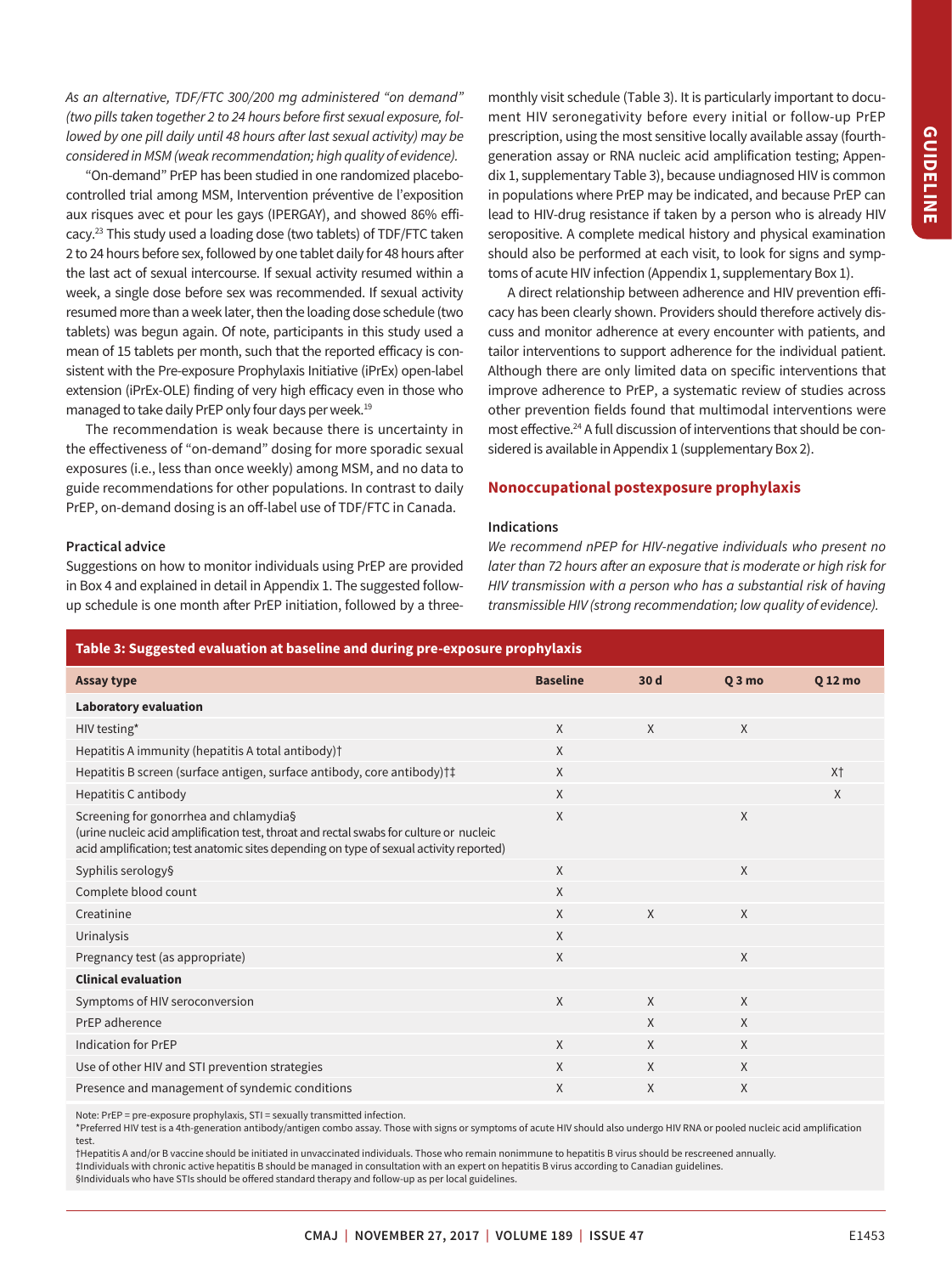*nPEP can be considered for HIV-negative individuals who present no later than 72 hours after an exposure that is moderate or high risk for HIV transmission with a person who has a low but non-negligible risk of having transmissible HIV (weak recommendation; low quality of evidence).*

The risk of acquiring HIV depends on the likelihood that the source has transmissible HIV infection (Table 1), and the biological risk of HIV transmission based on the exposure type (Table 2). Among those who present within the 72-hour window during which intervention is possible, nPEP is recommended if the exposure type was moderate-to-high risk and the source individual has a substantial risk of having transmissible HIV infection (Table 4). Although the quality of the evidence regarding PEP efficacy is low, being based on observational studies only (Appendix 1), ethical constraints preclude the potential for higher-quality data in humans.

nPEP is not recommended for individuals who have had a lowrisk exposure, regardless of source HIV status. We also do not recommend nPEP for those who have had a moderate-to-high risk exposure from a source individual who is known to be HIV positive

# **Table 4: Risk assessment for beginning nPEP initiation\***

| <b>Likelihood that</b><br>source person has<br>transmissible HIV<br>(from Table 1) | <b>Risk from exposure type</b><br>(from Table 2) |                   |  |
|------------------------------------------------------------------------------------|--------------------------------------------------|-------------------|--|
|                                                                                    | <b>High or moderate</b>                          | Low               |  |
| Substantial                                                                        | Initiate nPEP                                    | nPEP not required |  |
| Low                                                                                | Consider nPEP                                    | nPEP not required |  |
| Negligible or none                                                                 | nPEP not required                                | nPEP not required |  |

Note: nPEP = nonoccupational postexposure prophylaxis.

\*Combining risk arising from exposure type and probability that the source has transmissible HIV to determine when to initiate nPEP.

but is documented to be virologically suppressed on antiretroviral therapy, and who does not have a known concomitant STI. Of note, all PEP use is off label in Canada.

*We recommend beginning nPEP as soon as possible after an exposure, up to a maximum of 72 hours afterward (strong recommendation; very low quality of evidence).*

Although there are no data on adult humans regarding the maximum time threshold after which nPEP no longer offers protective benefit, data from animal models and the perinatal setting suggest a gradient of prevention benefit, with greater efficacy the sooner that PEP is begun, and no benefit if PEP is started after 72 hours.25,26 This recommendation is strong despite the *very* low quality of evidence, because of its sound basis in the biology of HIV transmission, and because feasibility and ethical constraints preclude the potential for higher-quality human studies.

If possible, assessment of relevant sexual or injection drug use partners is warranted, because ascertainment of their HIV status is key to determining whether nPEP is indicated. However, start of nPEP should not be delayed pending this information. Details on how to conduct this assessment are provided in Box 3, and explained in detail in Appendix 1.

# **Regimens**

*The following are recommended as first-line regimens for nPEP:*

- *• One TDF/FTC tablet daily, taken orally, and raltegravir 400 mg twice daily, taken orally, for 28 days (strong recommendation; high quality of evidence); or*
- *• One TDF/FTC tablet daily, taken orally, and dolutegravir 50 mg daily, taken orally, for 28 days (strong recommendation; low quality of evidence); or*

| Drug category <sup>†</sup>                               | <b>Preferred</b>                                                                                                                                                                                                                                                                                                               | <b>Alternate</b>                                                                                                                                                                                                                                                                                                                                                                                                                                                                                                                                                                                 |
|----------------------------------------------------------|--------------------------------------------------------------------------------------------------------------------------------------------------------------------------------------------------------------------------------------------------------------------------------------------------------------------------------|--------------------------------------------------------------------------------------------------------------------------------------------------------------------------------------------------------------------------------------------------------------------------------------------------------------------------------------------------------------------------------------------------------------------------------------------------------------------------------------------------------------------------------------------------------------------------------------------------|
| Two nucleoside<br>reverse<br>transcriptase<br>inhibitors | TDF/FTC 300/200 mg PO once daily<br>(strong recommendation; low quality<br>of evidence)                                                                                                                                                                                                                                        | Zidovudine/lamivudine 300/150 mg PO twice daily (weak recommendation; low quality<br>of evidence)<br>or<br>TDF 300 mg PO once daily + lamivudine 300 mg PO once daily (weak recommendation;<br>low quality of evidence)                                                                                                                                                                                                                                                                                                                                                                          |
| Third drug                                               | Darunavir 800 mg PO once daily +<br>ritonavir 100 mg PO once daily<br>(strong recommendation; high quality<br>of evidence)<br>or<br>Dolutegravir 50 mg PO once daily<br>(strong recommendation; low quality<br>of evidence)<br>or<br>Raltegravir 400 mg PO twice daily<br>(strong recommendation; high quality<br>of evidence) | Atazanavir 300 mg PO once daily + ritonavir 100 mg PO once daily (weak<br>recommendation; low quality of evidence)<br>or<br>Darunavir/cobicistat 800/150 mg PO once daily (weak recommendation; very low quality<br>of evidence)<br>or<br>Elvitegravir/cobicistat 150/150 mg (coformulated with TDF/FTC 300/200 mg) PO once daily<br>(weak recommendation; low quality of evidence)<br>or<br>Lopinavir/ritonavir 800/200 mg PO once daily (weak recommendation; strong quality of<br>evidence)<br>or<br>Raltegravir HD 1200 mg PO once daily (weak recommendation; very low quality of evidence) |

#### **NOT recommended**

Abacavir, didanosine, efavirenz, nevirapine, stavudine

Note: FTC = emtricitabine, nPEP = nonoccupational postexposure prophylaxis, PO = per os (orally), TDF = tenofovir disoproxil fumarate.

**Table 5: Nonoccupational postexposure prophylaxis regimens: preferred and alternate agents\***

\* A thorough medication history (including prescription drugs, supplements, herbal preparations) should be taken before selecting an nPEP regimen because of the potential for drug–drug interactions.

†A complete nPEP regimen includes two nucleoside reverse transcriptase inhibitors plus a third drug.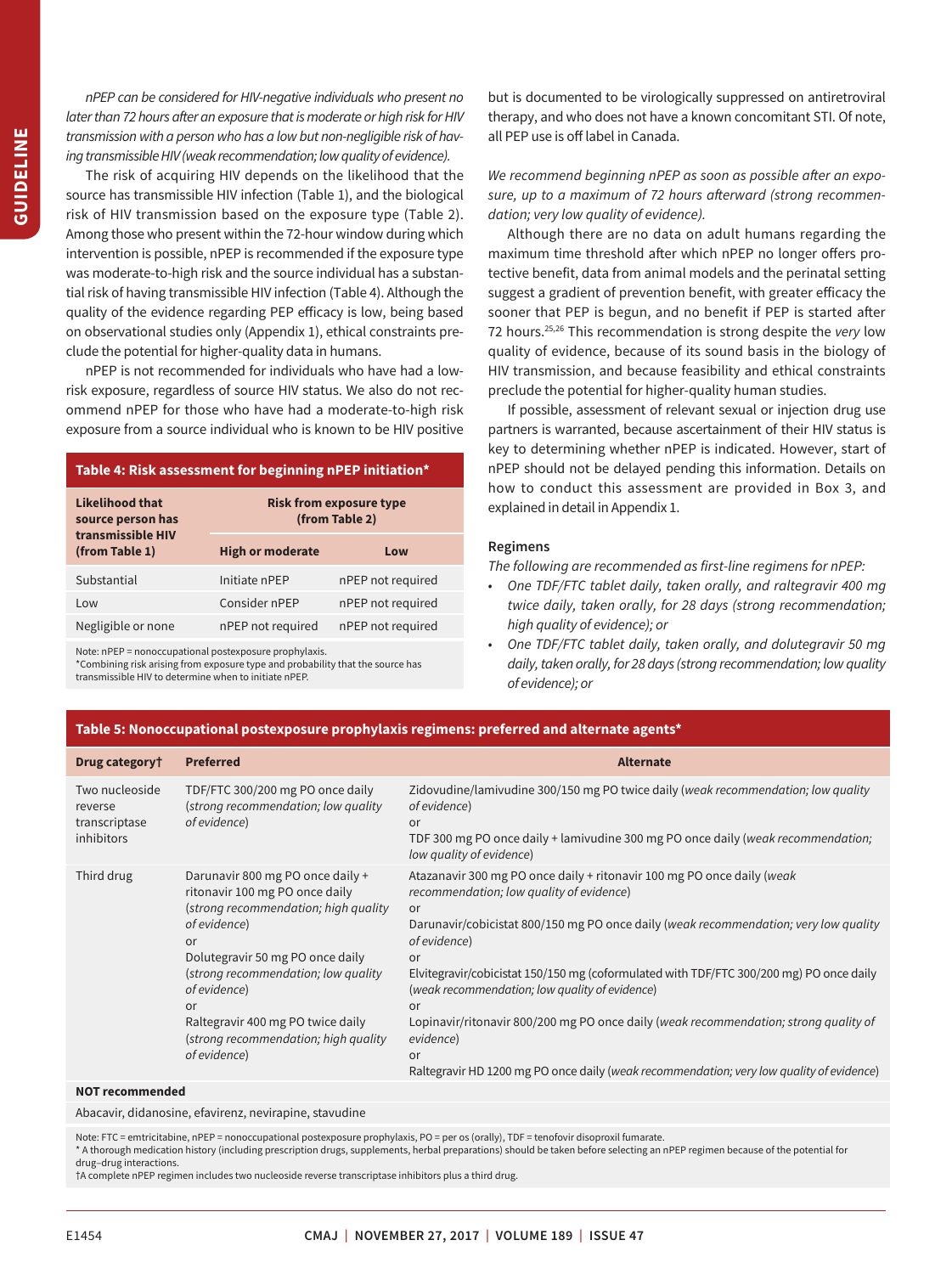# **Box 5: Practical advice for providing nonoccupational HIV postexposure prophylaxis (nPEP)**

# **Evaluating the source person**

- **•** If the source person is of unknown HIV status, is available and provides consent, HIV testing with a fourth-generation assay should be performed. If the source is suspected clinically of having acute HIV infection (Appendix 1, supplemental Box 1), then additional laboratory evaluation with an HIV RNA nucleic acid amplification test (if available) or repeat fourth- generation assay 7 to 14 days later is advised.
- **•** If the source person is known to be HIV positive, is available and provides consent, a detailed history of antiretroviral therapy and HIV viral load test should be obtained to guide decisions about the need for and type of nPEP to be provided.
- **•** If the source person is of unknown HIV status but at high epidemiologic risk, or is HIV positive and unavailable or does not provide consent for additional viral load testing (or verification of undetectable status), there should be an assumption of substantial risk for transmissible HIV infection.

#### **Initial evaluation and monitoring for nPEP**

#### *Screening for sexual assault*

**•** Health care providers who undertake initial assessment for nPEP should distinguish between consensual and nonconsensual exposures and should provide or refer to sexual assault services accordingly.

#### *Baseline HIV testing*

- **•** Baseline HIV status should be determined using a laboratory-based fourth-generation assay when available, or alternative (Appendix 1, supplemental Table 4) for all people in whom nPEP is being considered.
- **•** Where available, an HIV point-of-care test can also be included, but should not replace the standard serology test.

#### *Additional laboratory testing*

- **•** Baseline evaluation of individuals beginning nPEP should include laboratory assessment of hepatic and renal function and evaluation for sexually transmitted infection (STI) and hepatitis infection, with appropriate subsequent management (Table 6).
- **•** Ongoing laboratory monitoring of biochemistry and hematology during nPEP is advised only for those with baseline laboratory abnormalities, or in those who develop signs or symptoms of organ dysfunction or medication-related adverse effects during therapy.

#### *Counselling*

**•** nPEP clinical encounters should include assessments and counselling regarding strategies for reducing risk of HIV infection, syndemic conditions, potential drug toxicities and adherence to medication.

#### *Adherence support*

- **•** Interventions to support adherence to medication should be discussed when nPEP is begun, actively monitored at every follow-up patient encounter and tailored to the individual patient.
- **•** Specific interventions may include patient counselling, education, medication reminders, behavioural feedback and reinforcement, peer support, follow-up telephone calls or text messages and minimization of out-of-pocket expenses.

#### *Follow-up HIV testing*

**•** Final follow-up HIV serology should be performed using a fourth-generation assay at 12 weeks after exposure (8 weeks after completion of nPEP).

#### *Stopping nPEP early*

- **•** nPEP should be stopped early if the source tests HIV negative using a fourth-generation assay. However, continuation of nPEP may be considered despite this result where acute HIV infection of the source is strongly suspected based on clinical history (Appendix 1, supplemental Box 1), and results of additional laboratory testing are pending, as previously described.
- **•** nPEP may be stopped early if the source is HIV positive and is found to have had a viral load below the limit of detection (< 40 copies/mL) for ≥ 6 months with no evidence of concurrent STI at the time of the exposure.
- **•** If ≥ 72 consecutive hours of nPEP have been missed, stopping nPEP should be considered.

#### **Special populations**

#### *Suspected acute HIV infection*

**•** If acute HIV infection of the exposed individual is suspected (supplemental Box 1 in Appendix 1), then additional laboratory evaluation with HIV RNA nucleic acid amplification test (if available) or repeat fourth-generation assay 7 to 21 days later should be performed. nPEP should not be withheld pending the results of these investigations. If the exposed individual is subsequently found to be HIV positive and has started on nPEP, the antiretroviral regimen should be continued and an HIV expert should be consulted as soon as possible.

#### *Pre-exposure prophylaxis (PrEP) users*

- **•** We suggest that individuals who are taking PrEP as prescribed (whether as continuous or on-demand use) do not require nPEP after potential HIV exposures.
- **•** In a person who is not using PrEP as prescribed, beginning nPEP may be considered as per the guideline recommendations.

#### *Hepatitis B infection*

**•** Patients with chronic hepatitis B virus infection who require nPEP may receive a regimen containing tenofovir disoproxil fumarate/emtricitabine (TDF/FTC), but close clinical and laboratory monitoring for hepatitis flares should be considered upon completion of nPEP.

# *Pregnancy and breastfeeding*

- **•** Patients who are pregnant and require nPEP should receive one TDF/FTC tablet orally daily together with either raltegravir 400 mg orally twice daily or darunavir 800 mg orally daily + ritonavir 100 mg orally daily.
- **•** Breastfeeding during nPEP use is not advised.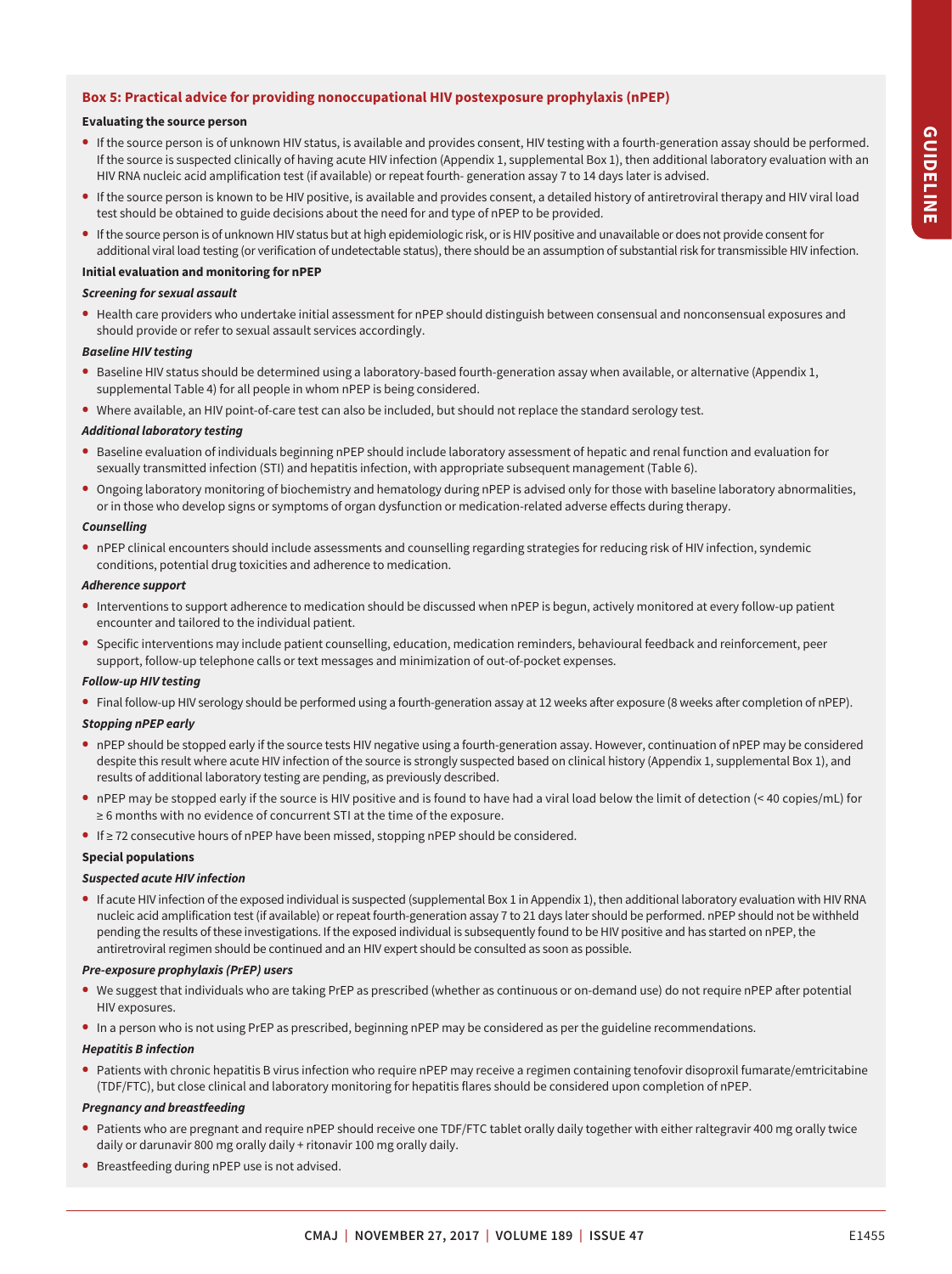*• One TDF/FTC tablet daily, taken orally, and darunavir 800 mg daily plus ritonavir 100 mg daily, taken orally, for 28 days (strong recommendation; high quality of evidence).*

Because PEP is highly effective, clinical trials cannot feasibly establish the superiority of any specific nPEP regimen over another for preventing HIV seroconversion. Our recommendations are therefore based primarily on data on rates of regimen completion and adverse events associated with various nPEP regimens (Appendix 4). The recommendations are strong for all three potential regimens because they each have generally favourable risk–benefit profiles, acceptability, costs and feasibility, although the best choice may vary depending on patient characteristics (Table 5 and Appendix 1, supplementary Table 4).

Raltegravir 400 mg twice daily with one TDF/FTC tablet once daily is well tolerated, associated with reasonable adherence, and has a low propensity for drug–drug interactions, but a disadvantage is its twice-daily dosing schedule.<sup>27</sup> Darunavir 800 mg plus ritonavir 100 mg with one TDF/FTC tablet, all taken once daily, is associated with few adverse effects and high completion rates, and is preferred if there are concerns about potential drug-resistant virus in the source patient or suspected acute HIV infection in the exposed patient; however, this regimen has substantial potential for drug interactions.28 Dolutegravir 50 mg with one TDF/FTC tablet, all taken once daily, has minimal disadvantages, but has a limited evidence base for use in nPEP.

Alternative nPEP regimens may be considered (Table 5) and are detailed further in Appendix 1, supplementary Table 4. All nPEP regimens should be taken for 28 days. Although this duration is based on very low-quality data from macaque models,<sup>25</sup> feasibility and ethical constraints preclude the potential for higher-quality human studies.

*When the indication for nPEP is clearly established, the full course of PEP may be dispensed from the outset, rather than providing a starter pack (weak recommendation; high-quality evidence).*

A common practice when dispensing nPEP medications is to provide only a partial supply initially (starter pack), enabling prescribers to reassess the need for nPEP when baseline laboratory results become available, modify therapy in cases of drug intolerance or concerns about drug resistance and, ultimately, limit drug costs and toxicities by preventing unnecessary use. However, a systematic review of randomized trials and observational studies showed that dispensing a full course of nPEP rather than a starter kit at initial presentation is associated with fewer PEP refusals and superior PEP completion rates.29 This recommendation is weak because variability in who (patients or the institutions that provide the starter packs) covers the cost of the medication in different contexts may lead to differences in which approach is favoured.

#### **Practical advice**

Suggestions on how to deliver nPEP are provided in Box 5 and Table 6 (details provided in Appendix 1). Although human data on the relationship between adherence and efficacy in the setting of nPEP are lacking, animal models show increasing efficacy with an increasing number of days of nPEP use.<sup>25</sup> As with PrEP, providers should therefore actively discuss and monitor adherence at encounters with patients who are using nPEP, and tailor interventions to support adherence (Appendix 1, supplementary Box 2) for the individual patient.

# **Implementation**

Although virtually all HIV-negative people highly value avoiding HIV infection, we acknowledge that individuals may have varying preferences regarding the potential for inconveniences, rare drug toxicities and stigma associated with these interventions. To date, medication costs have also restricted the feasibility and acceptability of these strategies. However, the recent introduction of generic TDF/FTC and the increasing availability of public drug coverage for PrEP in Canada

| Table 6: Suggested evaluation at baseline, during and after nonoccupational postexposure prophylaxis                                                                                                                                   |                 |                  |                |  |
|----------------------------------------------------------------------------------------------------------------------------------------------------------------------------------------------------------------------------------------|-----------------|------------------|----------------|--|
| <b>Test</b>                                                                                                                                                                                                                            | <b>Baseline</b> | Week 2           | Week 12        |  |
| HIV testing*                                                                                                                                                                                                                           | X               |                  | X <sup>+</sup> |  |
| Hepatitis A immunity (hepatitis A total antibody)#                                                                                                                                                                                     | X               |                  |                |  |
| Hepatitis B screen‡§ (surface antigen, surface antibody, core antibody)                                                                                                                                                                | X               |                  |                |  |
| Hepatitis C screen (hepatitis C antibody)                                                                                                                                                                                              | X               |                  | X              |  |
| Screening for gonorrhea and chlamydia <sup>q</sup> (urine nucleic acid amplification test; throat<br>and rectal swabs for culture or nucleic acid amplification; test anatomic sites depending<br>on type of sexual activity reported) | X               |                  | X              |  |
| Syphilis serology <sup>q</sup>                                                                                                                                                                                                         | X               |                  | X              |  |
| Complete blood count                                                                                                                                                                                                                   | X               |                  |                |  |
| Alanine aminotransferase                                                                                                                                                                                                               | X               | $X^{\star\star}$ |                |  |
| Serum creatinine                                                                                                                                                                                                                       | X               | $X^{\star\star}$ |                |  |
| Pregnancy testing (if appropriate)                                                                                                                                                                                                     | X               |                  |                |  |

\*Preferred HIV test is a 4th-generation antibody/antigen combo assay. Those with signs or symptoms of acute HIV should also undergo HIV RNA or pooled nucleic acid amplification test.

†Consider repeating HIV serology at 6 months after exposure if hepatitis C infection was acquired from the exposure.

‡Hepatitis A and/or B vaccine should be started in unvaccinated individuals.

§Individuals with chronic active hepatitis B should be referred for hepatitis B virus care as per local guidelines.

¶Individuals diagnosed with concurrent sexually transmitted infection during nonoccupational postexposure prophylaxis should be offered standard therapy and follow-up as per local guidelines

\*\*Suggested if abnormal at baseline or symptomatic.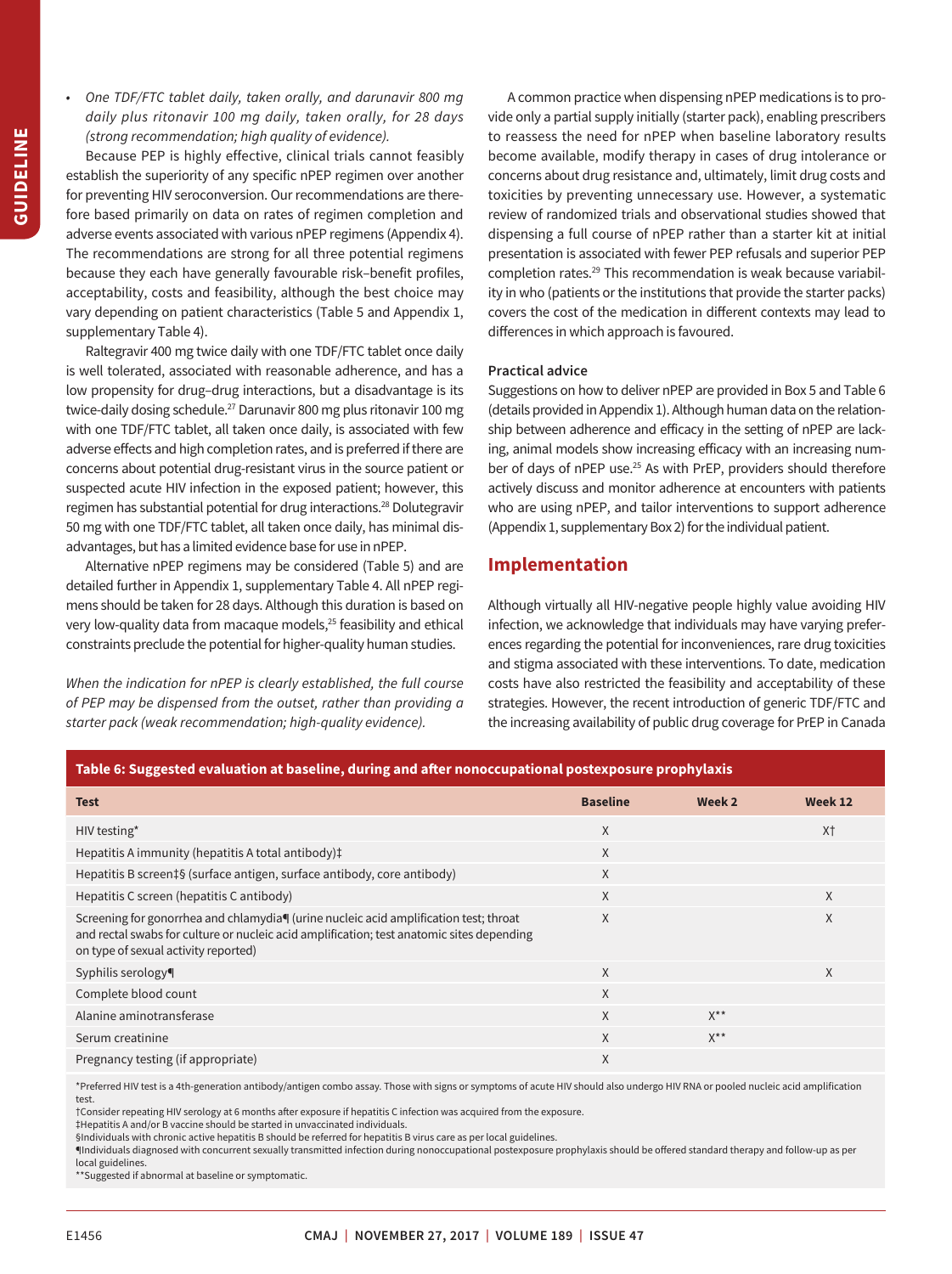may have substantial effects on their uptake. Health economic analyses have suggested the high cost-effectiveness of PrEP when targeted to subpopulations who are at greatest risk of HIV infection (e.g., based on highest number of partners or highest HIV incidence). Systematic reviews suggest that nPEP may be cost-effective in industrialized-world settings, but certainty is greatest for higher-risk scenarios (e.g., receptive anal intercourse).<sup>30,31</sup> In considering these issues, we have made strong recommendations for PrEP and nPEP in patient groups at highest risk of HIV infection, and recommendations to consider these interventions for those at more moderate risk.

Canadian physicians' awareness of PrEP and nPEP has historically been low, although studies on this topic pre-date Health Canada regulatory approval for PrEP.<sup>32,33</sup> We are currently developing proposals to monitor awareness of, implementation of and fidelity to these guidelines among key stakeholders and will seek funding for these knowledge translation activities in the coming year.

Given the rapidly changing landscape related to HIV prevention, with clinical trials of novel oral, injectable and topical agents in progress and additional studies of alternative dosing strategies and longterm outcomes underway, updates to the guideline are planned when a new product obtains Health Canada regulatory approval for use as PrEP or nPEP in Canada, or within five years of publication.

# **Other guidelines**

Our recommendations are broadly consistent with major international and industrialized country guidelines. The World Health Organization recommends PrEP for any risk group with HIV incidence higher than 3%.<sup>34</sup> More granular recommendations are made for MSM, PWID and heterosexual populations in guidelines from Europe, the United Kingdom, United States and Australia, based on additional risk factors.<sup>35-38</sup> For MSM, most recommend PrEP for those with a previous STI, and previous nPEP is also included by the International Antiviral Society–USA guideline. In contrast, no other guideline explicitly recommends using the HIRI-MSM tool for targeting PrEP, but because all guidelines recommend PrEP for MSM with history of condomless anal intercourse, a HIRI-MSM score greater than 11 is consistent with these recommendations. Neither the UK or European guidelines recommend PrEP for PWID; however, the UK guideline explicitly recommends access to harm reduction prevention services. For nPEP, overall clinical indications and requirement for a 28-day course of therapy within 72 hours of exposure are similar across guidelines. For all but the Australian guideline, a standard three-drug regimen is recommended, with minor variations in preferred agents.

# **Gaps in knowledge**

Data are needed from industrialized-world settings on how best to identify individuals at elevated risk of HIV infection (especially non-MSM), on PrEP-related outcomes for populations other than MSM (particularly during pregnancy or breastfeeding), and on intermittent PrEP dosing schedules. Data on the optimal timing of PrEP discontinuation also comprise an important gap.

For nPEP, key knowledge gaps relate to the use of newer antiretroviral agents, strategies for transitioning individuals who are at high risk of HIV infection onto PrEP, and the optimal timing of follow-up HIV testing. Research on implementation is greatly needed to understand how best to deliver these complex biobehavioural interventions to at-risk populations as part of a comprehensive strategy for preventing HIV infection.

# **Conclusion**

The large financial cost of HIV infection and the young age of those newly diagnosed (most new cases occur in those aged 30 to 39 years)<sup>1</sup> underscore the economic and social importance of preventing new infections. We hope that this guideline will contribute to reducing HIV incidence in Canada by improving the quality of care, increasing access to care, reducing inappropriate variation in practice and promoting the rigorous evaluation of biomedical prevention strategies nationwide.

# **References**

- 1. *Summary: estimates of HIV incidence, prevalence and proportion undiagnosed in Canada, 2014*. Ottawa: Public Health Agency of Canada; 2015.
- 2. Gray RH, Wawer MJ, Brookmeyer R, et al. Probability of HIV-1 transmission per coital act in monogamous, heterosexual, HIV-1-discordant couples in Rakai, Uganda. Lancet 2001;357:1149-53.
- 3. Rodger AJ, Cambiano V, Bruun T, et al. Sexual activity without condoms and risk of HIV transmission in serodifferent couples when the HIV-positive partner is using suppressive antiretroviral therapy. JAMA 2016;316:171-81.
- 4. Cohen MS, Chen YQ, McCauley M, et al. Prevention of HIV-1 infection with early antiretroviral therapy. N Engl J Med 2011;365:493-505.
- 5. Patel P, Borkowf CB, Brooks JT, et al. Estimating per-act HIV transmission risk: a systematic review. *AIDS* 2014;28:1509-19.
- 6. Yang Q, Ogunnaike-Cooke S, Halverson J, et al. Estimated national HIV incidence rates among key populations in Canada, 2014 [abstract EPH35]. *Proceedings from the 25th Annual Canadian Conference on HIV/AIDS Research (CAHR)*, 2016 May 12–15; Winnipeg.
- 7. Atkins D, Best D, Briss PA, et al. Grading quality of evidence and strength of recommendations. *BMJ* 2004;328:1490.
- Smith DK, Pals SL, Herbst JH, et al. Development of a clinical screening index predictive of incident HIV infection among men who have sex with men in the United States. *J Acquir Immune Defic Syndr* 2012;60:421-7.
- 9. Lachowsky N, Cui Z, Sereda P, et al. HIV incidence rate and predictors among gay and other men who have sex with men (MSM) in Vancouver: additional benefit of administrative health data linkage [abstract EPHP 504]. *Proceedings from the 25th Annual Canadian Conference on HIV/AIDS Research (CAHR)*, 2016 May 12–15; Winnipeg.
- 10. Peng P, Su S, Fairley CK, et al. A global estimate of the acceptability of pre-exposure prophylaxis for HIV among men who have sex with men: a systematic review and meta-analysis. *AIDS Behav* 2017 Feb. 7 [Epub ahead of print]. doi: 10.1007/ s10461-017-1675-z.
- 11. Yacoub R, Nadkarni GN, Weikum D, et al. Elevations in serum creatinine with tenofovir-based HIV pre-exposure prophylaxis: a meta-analysis of randomized placebocontrolled trials. *J Acquir Immune Defic Syndr* 2016;71:e115-8.
- 12. Mirembe BG, Kelly CW, Mgodi N, et al. Bone mineral density changes among young, healthy African women receiving oral tenofovir for HIV preexposure prophylaxis. *J Acquir Immune Defic Syndr* 2016;71:287-94.
- 13. Baeten JM, Donnell D, Ndase P, et al. Antiretroviral prophylaxis for HIV prevention in heterosexual men and women. *N Engl J Med* 2012;367:399-410.
- 14. Baeten JM, Heffron R, Kidoguchi L, et al. Integrated delivery of antiretroviral treatment and pre-exposure prophylaxis to HIV-1-serodiscordant couples: a prospective implementation study in Kenya and Uganda. *PLoS Med* 2016;13:e1002099.
- 15. Choopanya K, Martin M, Suntharasamai P, et al. Antiretroviral prophylaxis for HIV infection in injecting drug users in Bangkok, Thailand (the Bangkok Tenofovir Study): a randomised, double-blind, placebo-controlled phase 3 trial. *Lancet* 2013;381:2083-90.
- 16. Smith DK, Pan Y, Rose CE, et al. A brief screening tool to assess the risk of contracting HIV infection among active injection drug users. *J Addict Med* 2015; 9:226-32.
- 17. Grant RM, Lama JR, Anderson PL, et al. Preexposure chemoprophylaxis for HIV prevention in men who have sex with men. *N Engl J Med* 2010;363:2587-99.
- 18. McCormack S, Dunn DT, Desai M, et al. Pre-exposure prophylaxis to prevent the acquisition of HIV-1 infection (PROUD): effectiveness results from the pilot phase of a pragmatic open-label randomised trial. *Lancet* 2016;387:53-60.
- 19. Grant RM, Anderson PL, McMahan V, et al. Uptake of pre-exposure prophylaxis,